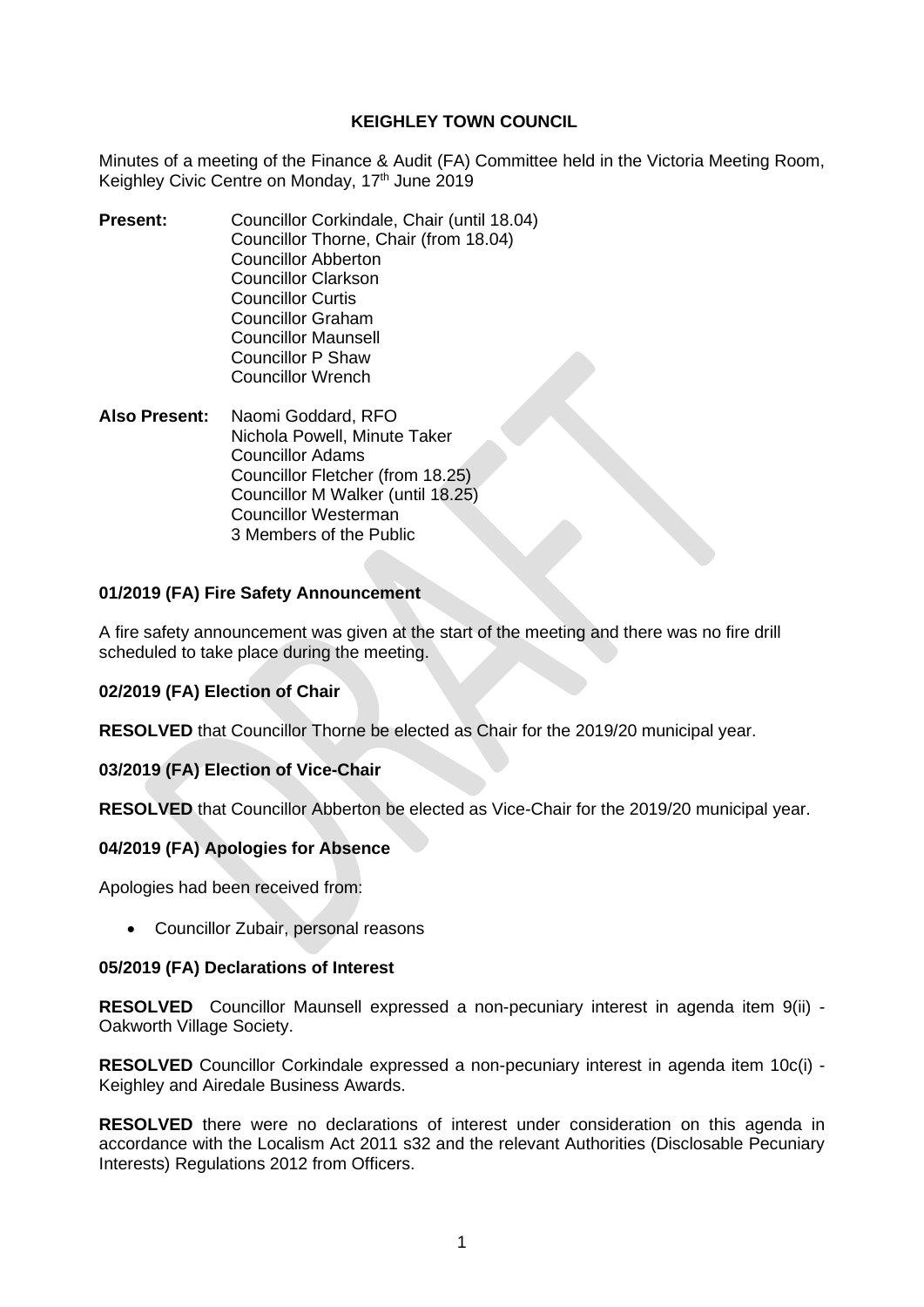## **06/2019 (FA) Public Question Time and Participation**

Representatives from Men of Worth and the Courgarmani Foundation both gave a brief explanation to members regarding their organisations.

Members discussed the papers which had been circulated and requested that all papers associated with funding requests be distributed with the agenda.

**RESOLVED** that all papers be distributed with the agenda until the tablets had been distributed to Councillors.

#### **07/2019 (FA) Minutes**

**RESOLVED:** to confirm the minutes of the meeting held on Monday, 18<sup>th</sup> March 2019 be confirmed as a true record of the proceedings and signed by the Chair.

The Chair said he had issues with the accuracy of previous minutes following which the Mayor said he had agreed with the Locum Town Clerk that all minutes would be forwarded to the Chairs of Committees for them to review prior to tabling at meeting.

**RESOLVED** that item 9 of the agenda, Ward Improvement Fund, be brought forward for discussion before items 7 and 8.

#### **08/2019 (FA) Ward Improvement Funds**

#### a) **Hillworth Village Community Centre**

The RFO confirmed a letter had been received clarifying that the use of the Centre was free of charge but they wanted to continue to provide the service they currently provide which would require a new cooker.

**RESOLVED** that following the letter of clarification the original request of £644.98 for a new cooker be approved.

#### b) **Oakworth Village Society**

Councillors Curtis and Maunsell had agreed to pool their ward improvement funds and it had been agreed in the municipal year 2018/19 that £250 would be provided to go towards the production of the Oakworth Handbook which was produced once every 10 years.

**RESOLVED** that a cheque for £250 be raised for £250 for the Oakworth Village Society but the funds would be from the 2018/19 ward improvement budget.

#### c) **Braithwaite People's Association**

The laptop would be based at the Keith Thompson Centre for public use.

**RESOLVED** that £400 be granted for the purchase of a laptop for the Keith Thompson Centre.

#### d) **Oakworth Community Trust**

The renovation works at Holden Hall were ongoing and were being undertaken by volunteers and the monies requested were for the internal fixtures and fittings.

**RESOLVED** that £1,600 be granted for the ongoing renovation work at Holden Hall.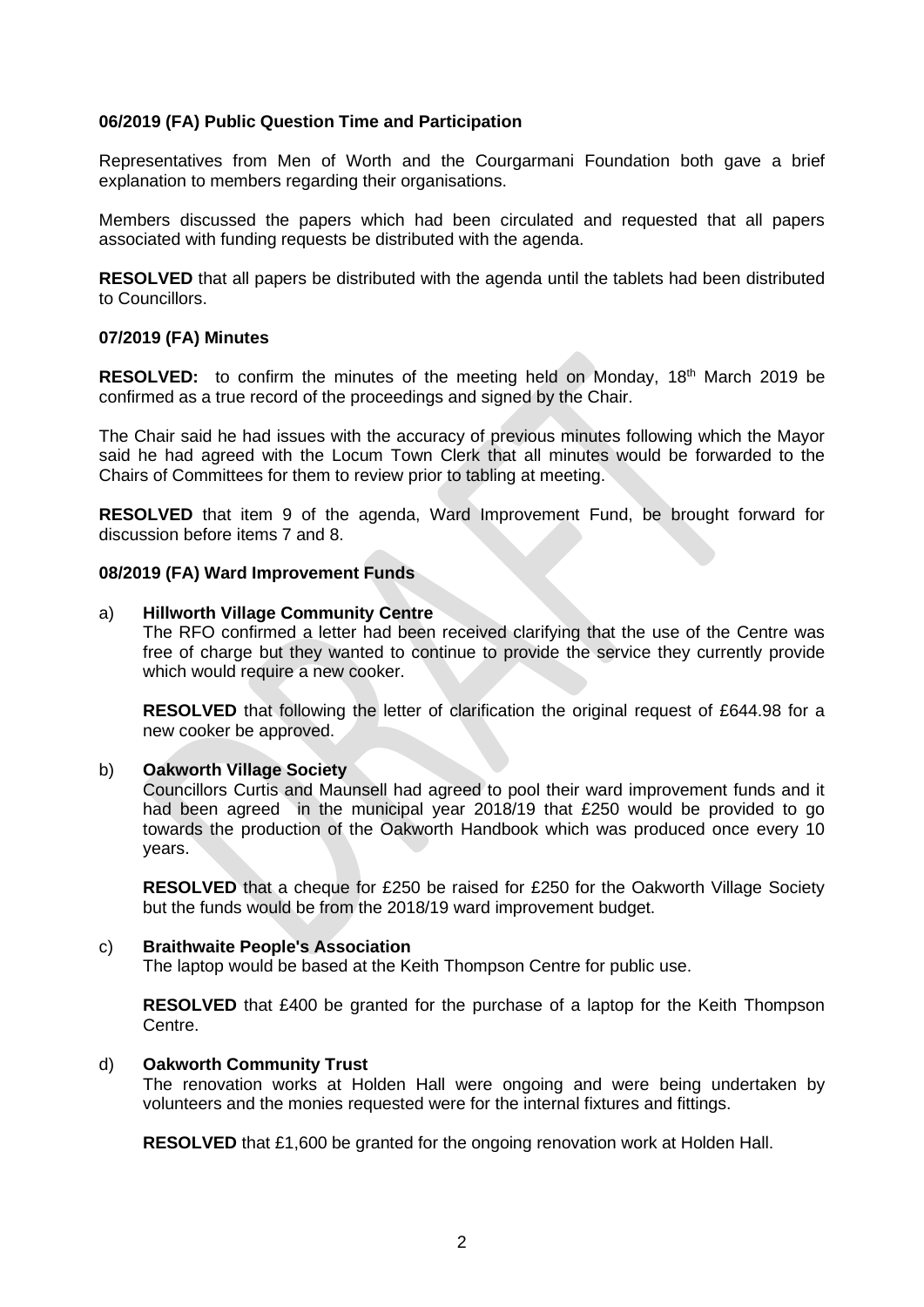## c) **Keep Oakworth Tidy**

The residents of Oakworth had raised the issue of providing dog bag dispensers a few years ago which had been extremely well received. This request was to provide refills for the dispensers which would be provided in the recreations spaces and parks.

The RFO informed members that ward improvement funds were usually granted to organisations which were constituted but for cases such as this the Town Council could purchase the bags and then distribute them in Oakworth.

**RESOLVED** that £250 be granted to purchase dog bag dispenser refills.

## d) **Plastic Free Oakworth**

**RESOLVED** that £160 be granted to support the ongoing group's work for a plastic free Oakworth.

## **09/2019 (FA) Grants**

## a) **Acorn Fund**

None received.

#### b) **Oak Funds**

## i) **Courgarmani Foundation**

Members discussed what the difference between the Courgarmani Foundation and the Cougar Foundation which was that the Courgarmani Foundation provided training to primary schools whereas the Cougar Foundation provided training to secondary schools. Members discussed the fact that the application was not complete as there was a number of missing details. The application form also indicated that the Courgarmani Foundation would be requesting the Town Council to give funding which would then be given to a third party which was not permitted.

**RESOLVED** that this item be refused due to missing information on the application form and the legality of the Town Council providing monies for third parties, however, members agreed that the application could be resubmitted if amended.

#### ii) **FC Sporting Keighley**

Members discussed the fact that the application was for the Surma Building, Kensington Street which was in Knowle Park so the application form had been signed by the wrong Councillor.

**RESOLVED** that the application form be referred back to the correct ward Councillor for signature prior to resubmission.

#### c) **Grants over £1,000**

#### i) **Keighley and Airedale Business Awards**

The Town Council provided some sponsorship for the event and the Mayor and some Councillors were judges. The previous Committee had agreed to a 3 year sponsorship for the event.

**RESOLVED** that £3,000 be granted for sponsorship of the 2019 awards.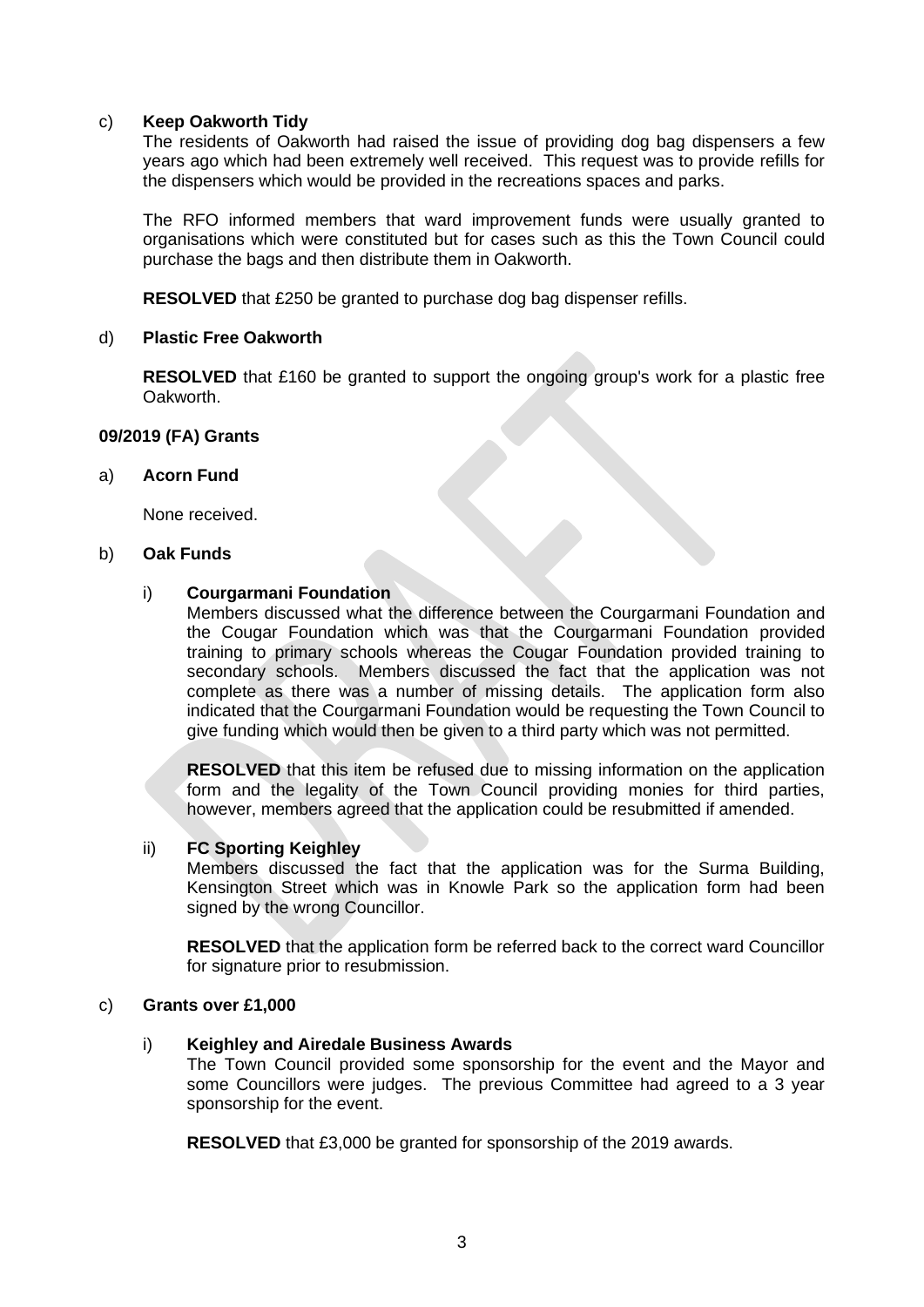## ii) **The Men of Worth Project CIC**

The Chair informed members that the Town Council had supported the Men of Worth project over the past few years.

**RESOLVED** that £990 be granted for the ongoing works for the Men of Worth Project CIC.

## d **Other Grant Applications/Communications**

## i) **Grant Application Review**

Members agreed there was a need to review the current application forms as there were inconsistencies which could be confusing. It was agreed that the Ward Improvement Fund form required no changes and it should remain a stand-alone form but the other application forms could be combined.

The RFO said she was currently reviewing the forms and would bring the revised draft forms to a future meeting.

#### ii) **1 st Keighley Fell Lane Scouts - Grant Underspend**

The RFO informed members that the 1<sup>st</sup> Keighley Fell Lane Scouts had returned a grant underspend of £4.40 which would be returned to the Fell Lane ward fund.

#### **10/2018 (FA) Financial Reports**

#### a) **Internal Audit 2018/19 - 10th/18th June 2019 Visits**

The RFO informed members that the first visit had already taken place and the second visit was due to take place the following day.

The Report would have to be agreed at the Town Council meeting on the  $27<sup>th</sup>$  June, returned and published on the  $1<sup>st</sup>$  July 2019 which all agreed was a tight timescale, however, the internal auditors were aware of the timescale.

## b) **Petty Cash**

The RFO informed members that currently the office currently used a lot of petty cash due to using the franking machine, however, once the new computer system had been installed this would be decreasing.

### c) **Bank Reconciliation**

The RFO informed members that she would be tabling the bank reconciliations at every meeting in the future but as last year's accounts had only recently been signed off the Auditors had said it was quite normal for them to be tabled in late June/early July.

# d) **Schedule of Payments and Cheque Signing Procedure**

The RFO informed members that cheques would be signed on a monthly basis and the list of issued cheques would be tabled at the Finance & Audit Committee for agreement by two Councillors who were not cheque signatories. She was in the process of arranging signatories which would be the Mayor, Deputy Mayor and Chairs of all Committees.

**RESOLVED** that the schedule of payments would be tabled at the Finance & Audit meetings once per month.

#### e) **Virements**

In the absence of the Locum Town Clerk members agreed to defer this item to the next meeting.